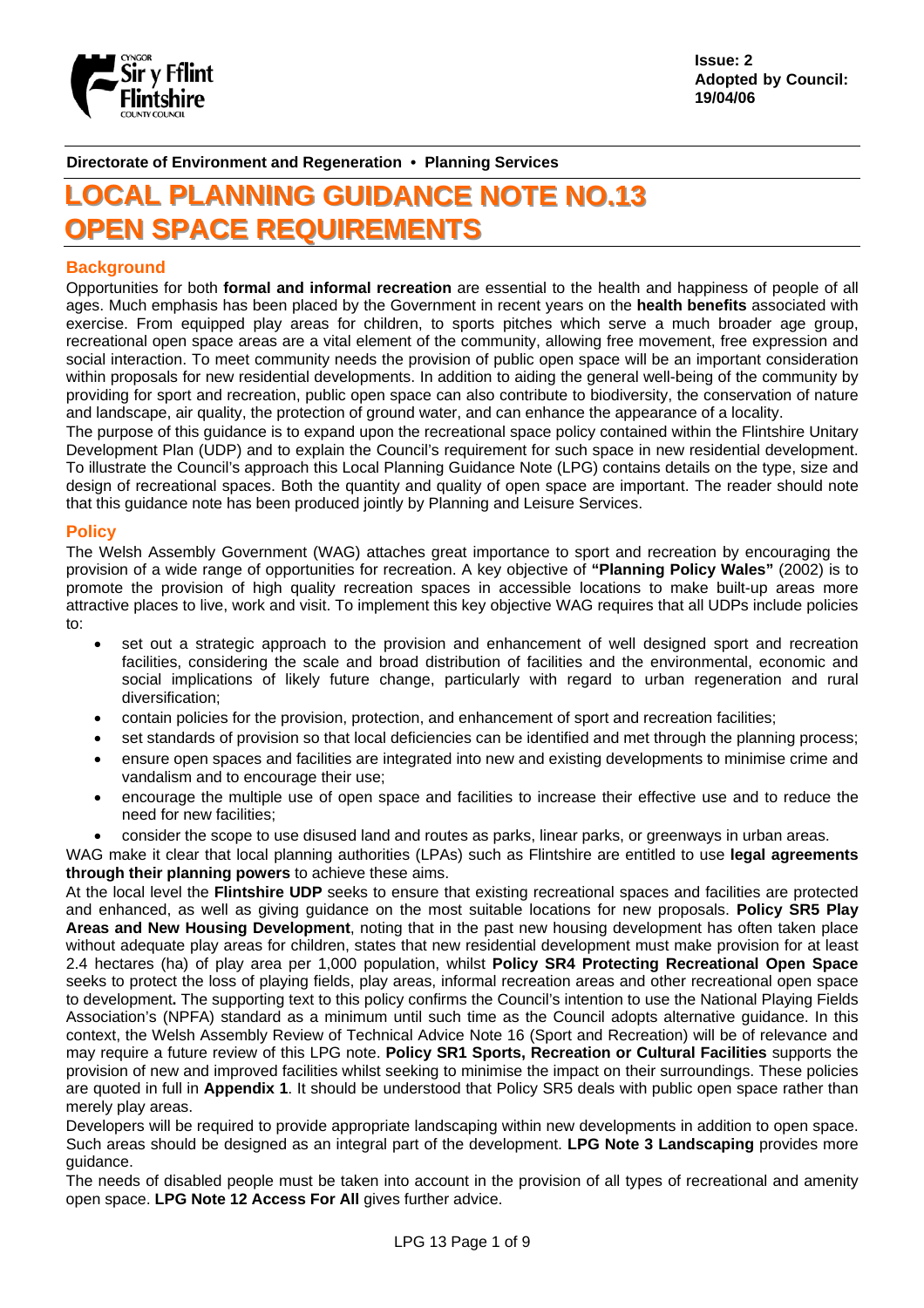# **The National Playing Field Association standard**

The NPFA standard has long been in use by local planning authorities, and is commended to authorities throughout the United Kingdom in para 1.2 of **"The Six Acre Standard" (2001)**, the current version of their document. It must be understood that outdoor playing space is not the only form of public open space, and that it must be properly accessible to the general public and suitable for sport, active recreation or children's play.

**The 2.4 hectare (ha) standard quoted in the policy is a minimum standard promoted by the NPFA**, which equates to 24 square metres per person. (It was originally expressed as 6 acres per 1,000 population.) In summary, this comprises:

- 1.6 ha (4 acres) of playing fields, equating to 16 square metres per person, which should be suitable and available for youth and adult use;
- 0.8 ha (2 acres), equating to 8 square metres per person, of children's playing space, including both designated areas providing focused opportunities for outdoor play and casual/informal playing space within housing areas.

Flintshire County Council (FCC) will continue to use the NPFA standards of provision as a minimum target whilst the authority develops its own updated local open space standard.

#### **What is open space?**

The NPFA defines **playing space** as "Space which is available for sport, active recreation or children's play, which is of suitable size and nature for its intended purpose and safely accessible and available to the general public."

**Outdoor recreational open space** includes facilities such as pitches, greens, courts, athletics tracks owned by local authorities, similar sites within the educational sector which are available for public use, and sites within the voluntary, private and commercial sectors which serve the needs for outdoor recreation of their members or the public, together with informal recreational space. These would be used primarily by the adult and youth population.

**Children's playing space** includes outdoor equipped playgrounds, other designated play facilities such as adventure playgrounds, and casual or informal playing space within housing areas.

**Formal space** is where equipment is provided for children to play, or pitches are laid out for sport.

**Informal space** lacks such equipment. Informal play space is likely to be located within residential areas, in small areas, conveniently located for children to play near their home. Informal public open space would also include landscaped amenity areas particularly suitable for adults to stroll in amongst.

#### **Flintshire's approach**

Discussion with the case officer in the Development Control Section, Planning Services, Shire Hall, Mold is welcomed before making the planning application in order to explain the Council's open space requirements. As part of assessing the application the open space requirement will be calculated, together with any maintenance requirements, and the applicant informed.

Where permission is likely to be granted and a commuted sum (see below) for provision or maintenance is required, the applicant may either make a voluntary agreement before the decision is issued, or enter into a legal agreement with the Council. Decision notices will not be issued until the legal agreement has been completed or commuted sum paid.

Should the applicant appeal against a refusal of planning permission to which open space provision or a commuted sum would be required, the Council will seek the imposition of a condition to ensure that the necessary provision is made in the event of the appeal being allowed.

#### **Guidelines**

#### **What is expected from the developer**

It would be beneficial for developers to consider this LPG Note prior to submitting a planning application. **Applications received which pay no heed to this guidance risk delay or even refusal**. The key considerations for developers are summarised below. Further details of how developers should consider these issues are supplied in later sections of the LPG Note and are signposted under each key consideration.

**Developers will have to consider the following** and ensure that the planning application is accompanied by detailed information addressing the identified issues and requirements:

- the provision of recreation space within the development proposal;
- type, range and specifications of play equipment:
- the adequacy of proposed recreation space to meet the needs of residents;
- the adequacy of the site in its proposed locality and its relationship with offsite public open spaces, play areas, amenity greenways and recreation corridors;
- the detailed arrangements for the private or public maintenance of the site;
- the dedication of the site ownership to the Local Authority for adoption for long term maintenance;
- a works programme progressively detailing the works to be undertaken in preparation of recreation provision; and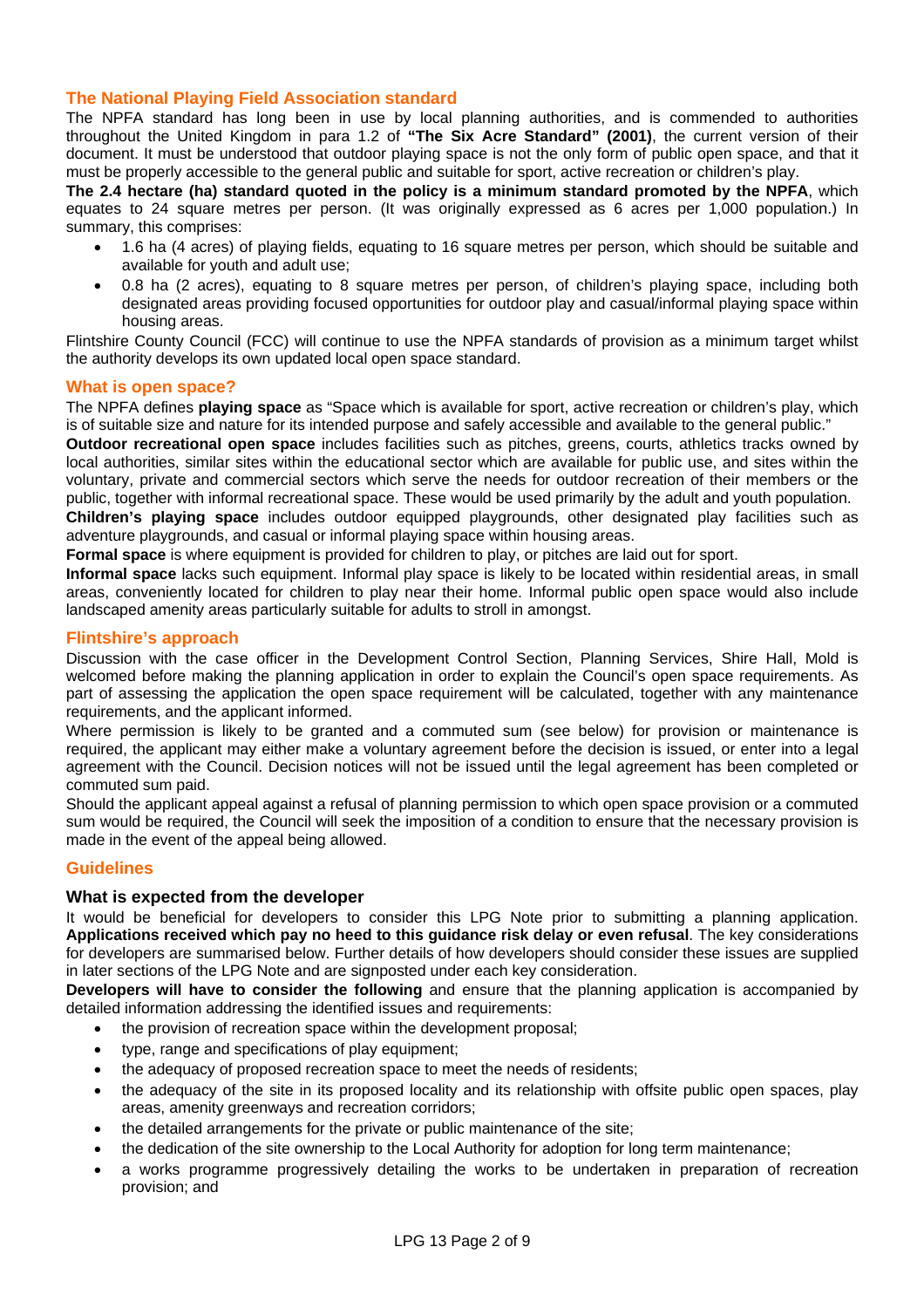• where the developer seeks to use recreation spaces for other uses, that such uses are declared to the Council prior to the determination of the planning application.

The developer should note that it will be their responsibility to advertise and to inform prospective residents of the planned recreation spaces so that prospective buyers can make an informed decision regarding property purchase. Specifically the developer should ensure at every opportunity that purchasers are fully aware of the proposals for the site, including the location and type of recreation provision and the provision of any onsite play space equipment.

# **Timing the provision and availability of recreation space**

The Council will require that the developer submit a works programme detailing the anticipated works required to implement the playing space requirements of the development. This schedule should be issued with the planning application or prior to determination of the planning application. The general policy of the Council will be to require that recreation spaces are in place and are to the satisfaction of the Council either one year after development has begun on site or prior to 50% of the residential development having been completed, whichever is the sooner. Failure to comply with this requirement could result in enforcement or legal action. However, in the case of larger developments, the Council may require provision to take place on an incremental basis as the development proceeds.

## **Defining recreation space**

This guidance refers only to those sites which are designed specifically for play space provision and outdoor sport provision. The guidance takes an inclusive approach to the broad spectrum of users of recreation space and it should not be presumed that the guidance is intended to solely facilitate children's play. Certainly the guidance does provide extensive requirements for the provision of formal play areas for children; however it also requires the provision of outdoor sports provision which is valued by all age-groups of the community, from child, to teen, and to adult.

The following types of space are not considered to be children's play space or outdoor recreation space and their provision will be considered to be an **unacceptable replacement** for recreation space:

- road verges and other areas of land with no recreational value;
- commons, the gardens of dwellings (front and rear);
- land capable only of providing a footpath or greenway;
- allotments;
- golf facilities;
- parking areas;
- land which is not as a matter of practice or policy available for use by the general public.

In some instances, particularly where site constraints are such that the provision of an outdoor recreational area is not possible or because of the type of residential development (eg retirement homes), the following types of space **could be considered appropriate replacements**:

- woodlands, ponds and other amenity green spaces;
- green corridors:
- ornamental parks and public gardens;
- formal sport and recreation facilities.

## **Developments and types of provision**

Occupiers of new housing developments – be they new build, subdivision of existing residential development, or change of use to residential use – have the right to expect the provision of recreational facilities. It should be appreciated that the cumulative effect of even small scale residential developments creates additional demand for recreational open space.

It will not always be appropriate to require the provision of open space as part of proposals for residential schemes; to give obvious examples, in such developments as sheltered housing for the elderly and special needs homes. In all such instances, consideration will be given on a case by case basis to the end user and the efficient use of land. Where open space is required, it will be appropriate to the type of development it is to serve; for example, an ornamental garden as part of a nursing or convalescence home.

## **Standards of Provision**

For the purposes of these standards, a dwelling is defined as self contained premises used for human habitation.

**Developments of 2 - 24 dwellings** - Proposals for housing developments of twenty four units and fewer in size make up a considerable proportion of proposals received by the Planning Authority. Cumulatively these schemes place considerable pressure on existing playing spaces. Considering the potential for added pressure upon existing facilities it is necessary to seek a financial contribution from these developments.

A requirement for developments of this scale to make provision for playing space would be inappropriate due to the potential for site constraints and the potential for providing playing spaces of unusable sizes. As such developments of this size will instead be expected to make a one-off financial contribution towards local playing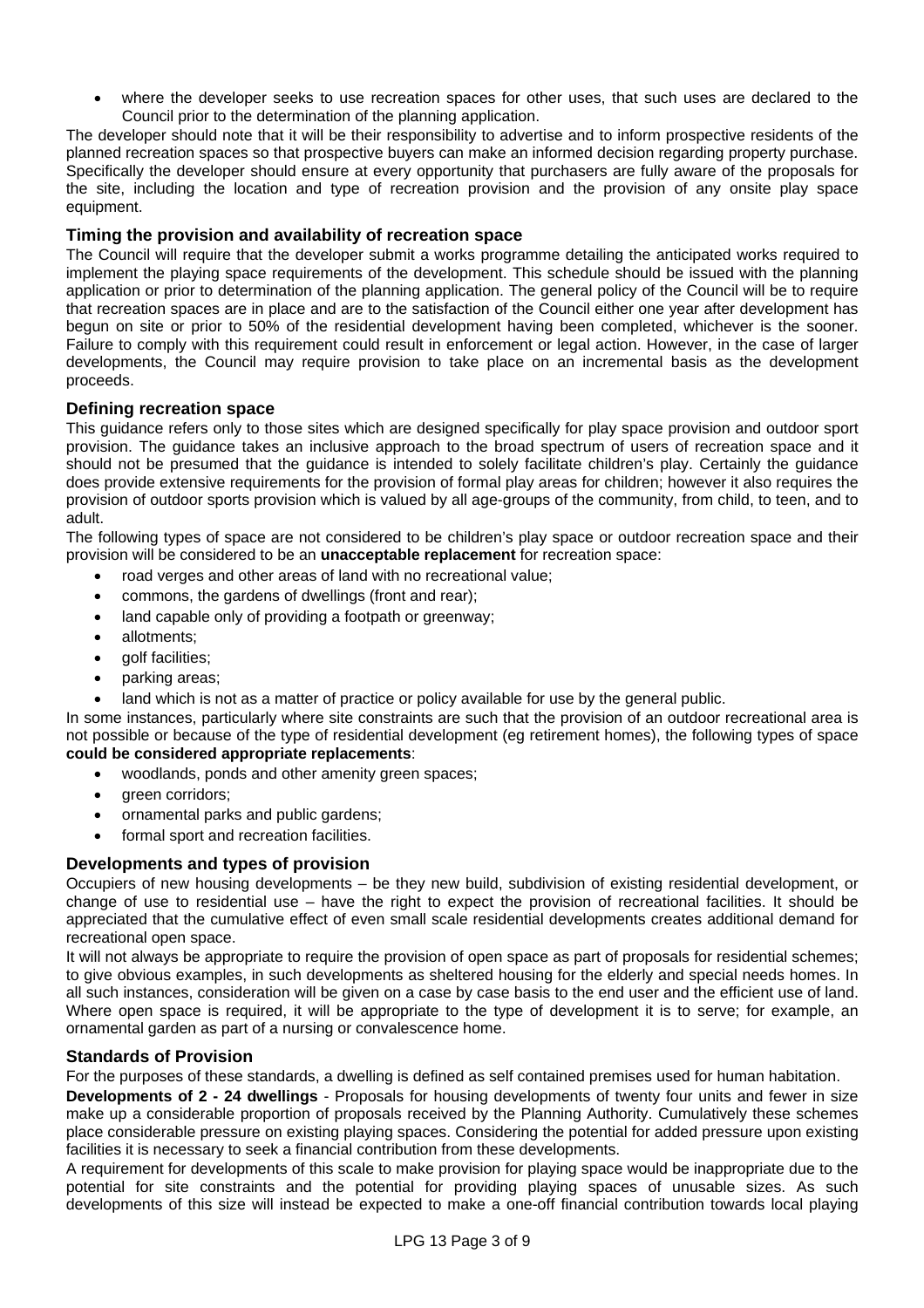space provision. These contributions individually cumulatively could help the Council enhance existing provision in the locality of the development, or even provide new open spaces where there are current deficiencies in provision.

It is not appropriate to state here the current financial contribution sought per dwelling. For all such detailed financial enquiries, advice should be sought from Leisure Services. (See **Appendix 2** for contact details.)

**Developments of 25+ dwellings -** Where proposals seek to develop 25 or more dwellings the minimum standard to be applied will be 56.65 square metres per dwelling.

**Additional Requirements for Developments of 100+ dwellings** - Where proposals seek to develop 100 or more dwellings the developer will be expected, in addition to the standard requirement for recreation space, to make provision for small-medium sized sports facilities such as tennis courts, bowling green, basketball courts.

**Additional Requirements for Developments of 200+ dwellings** - Where proposals seek to develop 200 or more dwellings the developer will be expected, in addition to the standard requirement for recreation space, to make provision for a formal sports pitch with changing facilities and car parking, for example a football, rugby or cricket pitch.

# **Alternatives to onsite provision**

In all appropriate circumstances the Council will seek to secure the provision of recreation areas within the curtilage of the development site. It is anticipated that most developments, if designed appropriately, could accommodate recreation areas provision on-site, but there may be situations when site conditions and other considerations operate against the provision of adequate onsite provision.

The Council will assess proposals using a **sequential methodology** to ensure the developer has made every effort to make convenient provision of recreation areas for residents. Developers will be expected to consider the following preferred options, working through the hierarchy of options before deciding upon which course of action to take, and demonstrate evidence of this process to the Council to fully justify the chosen approach. The **options, in order of preference**, are;

- onsite provision;
- a combination of onsite and offsite provision;
- offsite provision, but this must be close to the site; and
- a financial contribution towards recreation space provision in lieu of direct provision will be considered. This might be either to enable the Council to provide and maintain the open space, or to add value to existing nearby open space facilities by such measures as making them more accessible, improving drainage, fencing, car parking, changing facilities or floodlighting, but not for their normal maintenance.

Developers will be required to enter into a Section 106 agreement and contributions will normally be paid to the Council on commencement of development. Failure of the developer to sign the Section 106 agreement will result in planning permission being withheld. The money will be paid into a special holding account set up specifically for the purpose. Payments will be index linked if the development has not commenced within 12 months from the date of the Agreement, using the General Index of Retail Prices (All Items).

## **Planning obligations and commuted payments**

Planning obligations are arrangements to overcome obstacles which may otherwise prevent planning permission from being granted, through which contributions from developers may be used to offset the negative consequences of developments, to help meet local needs, or to secure benefits which will make the development more sustainable. They run with the land so they may be enforced against both the original covenantor and anyone subsequently acquiring an interest in the land. Welsh Office Circular 13/97 and "Planning Policy Wales" (2002) explain them fully.

The use of commuted sums and legal agreements for securing open space provision will be made in accordance with the Circular. Money arising from commuted sums will normally be used in the same community council area, unless the development is very close to a boundary and the open space provided would be of equal benefit to the residents of the new development, and where there are no suitable sites within the community council area. Funds which have not been spent within 8 years from the date of payment, or 5 years from the completion of the development, will be returned to the applicant.

#### **Maintenance and dedication of recreation space**

It is important to ensure that financial and legal provision is made for the future maintenance and availability of recreation areas to preserve their value and utility for the local community. Developers should consider the following **two options regarding the maintenance of sites**:

• Where the developer wishes to maintain the site then they will be required to demonstrate how the site will be maintained for use by the local community over a ten year period. In such instances it will be expected that the developer will maintain the site for ten years after which the site should be dedicated to the Council for legal adoption and long term maintenance. This might be done through the establishment of a (sufficiently resourced) management company, residents association or community council, to carry out the maintenance work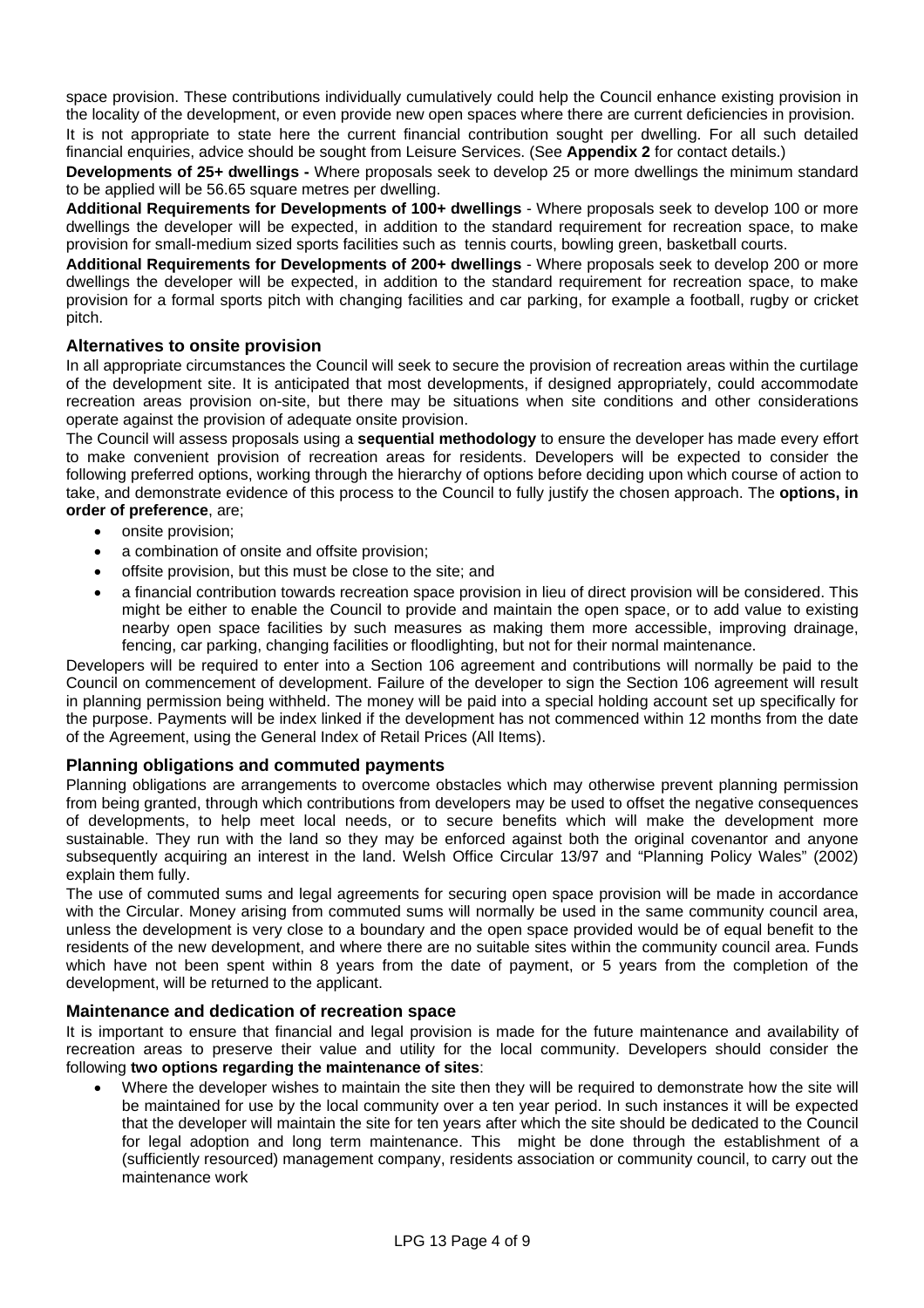• If the developer wishes to have the site maintained by the Council, the developer will be required to dedicate the site to the local authority and also make a financial contribution in lieu of maintenance of the site for a period of ten years.

# **Adoption of recreation space**

Depending upon the maintenance regime chosen by the developer, then the stage at which a site is adopted will vary. At whichever stage the site is adopted the Council will insist that prior to adoption the site in question has been appropriately developed (by landscaping, installation of equipped play facilities, provision of footpaths) in accordance with the requirements of the planning conditions, and with any legal agreements that may apply, and with the developer's own commitments as set out in the detailed works programme. Once it is considered that the site has been completed and the site is at an acceptable standard, the Council will accept the transfer of site ownership. Further details of the procedure of site adoption are provided in **Appendix 3.** 

# **The design of recreation space**

## **Introduction**

Quantitative standards fulfil only part of the Council's aim in relation to recreation grounds provision. Ultimately it is **quality** which must be the overriding objective of any new residential scheme. Well designed recreation grounds can make a positive contribution to the overall environment of a development, as well as providing a valuable recreational resource for residents. On the other hand, poorly designed and located play areas can create amenity problems for residents, and become neglected. It is important that the design is:

- **easily maintained**, but not to the detriment of natural character features which merit retention and protection;
- **an integral part of the scheme** which contributes to its character (and not a mere afterthought); and
- properly **usable** one reasonably sized space, with additional minor landscaped areas, might be better than a spread of too small informal open space sites.

## **Locating playspaces**

It is vital that all play areas for young and very young children, whether they are equipped or not, should be located in places that are surrounded by dwellings to allow natural surveillance and supervision, balanced against the residents' desire for privacy and freedom from disturbance. It is therefore essential to ensure that adequate noise prevention measures are taken to minimise any potential negative impacts as well as ensuring that houses are not grouped too tightly around play areas. Fencing, planting and land moulding can provide useful barriers for reducing the problem of noise.

All equipped play areas should be located away from roads. In those instances where it is not practically possible to do this the highest standards of natural and artificial barriers will be required to protect the safety of children.

## **Minimum size of children's play spaces and sports grounds**

When a developer prefers to provide equipped children's playing space on more than one site, the Council's minimum requirement of 0.12ha will apply. Obviously if the proposal is for a tennis court or other similar formal sport facility then it will be inappropriate to apply this requirement.

## **Access**

The recreation space should consider the needs of all age groups, including youths, to allow them to gather and socialise. It should be well related to existing footpaths, and cycle paths and make sufficient provision for prams, pushchairs and wheelchair access. Boundaries should prevent unauthorised motor cycle vehicle access.

Public rights of way through equipped playing areas are discouraged.

Informal public access to playing areas should be controlled to prevent fouling by dogs and litter on playing surfaces.

As a general principle, recreation grounds and play areas should be as accessible as possible from the dwellings they are intended to serve.

## **Buffer zones and landscaping**

Appropriately sized buffer zones should be provided between recreation grounds and adjacent dwellings and other occupied dwellings. Planting is particularly important next to houses and garden walls, and high climbing equipment needs to be carefully screened from windows.

Boundary fences and soft landscaping allow natural surveillance across playing areas from public spaces, roads and footpaths. However bland exposed areas should be avoided and sites should be made to blend in well with the rest of development. Imaginative use can be made of planting and land moulding to create variety and to provide interesting, self contained spaces, both for active play and for more passive, peaceful recreation.

The design of equipped play areas should always take advantage of natural features. Trees, shrubs, hollows and mounds can add interest and variety to play areas. Where new landscaping is introduced, shrubs and trees should be of a native species and all land mouldings should be of a natural design.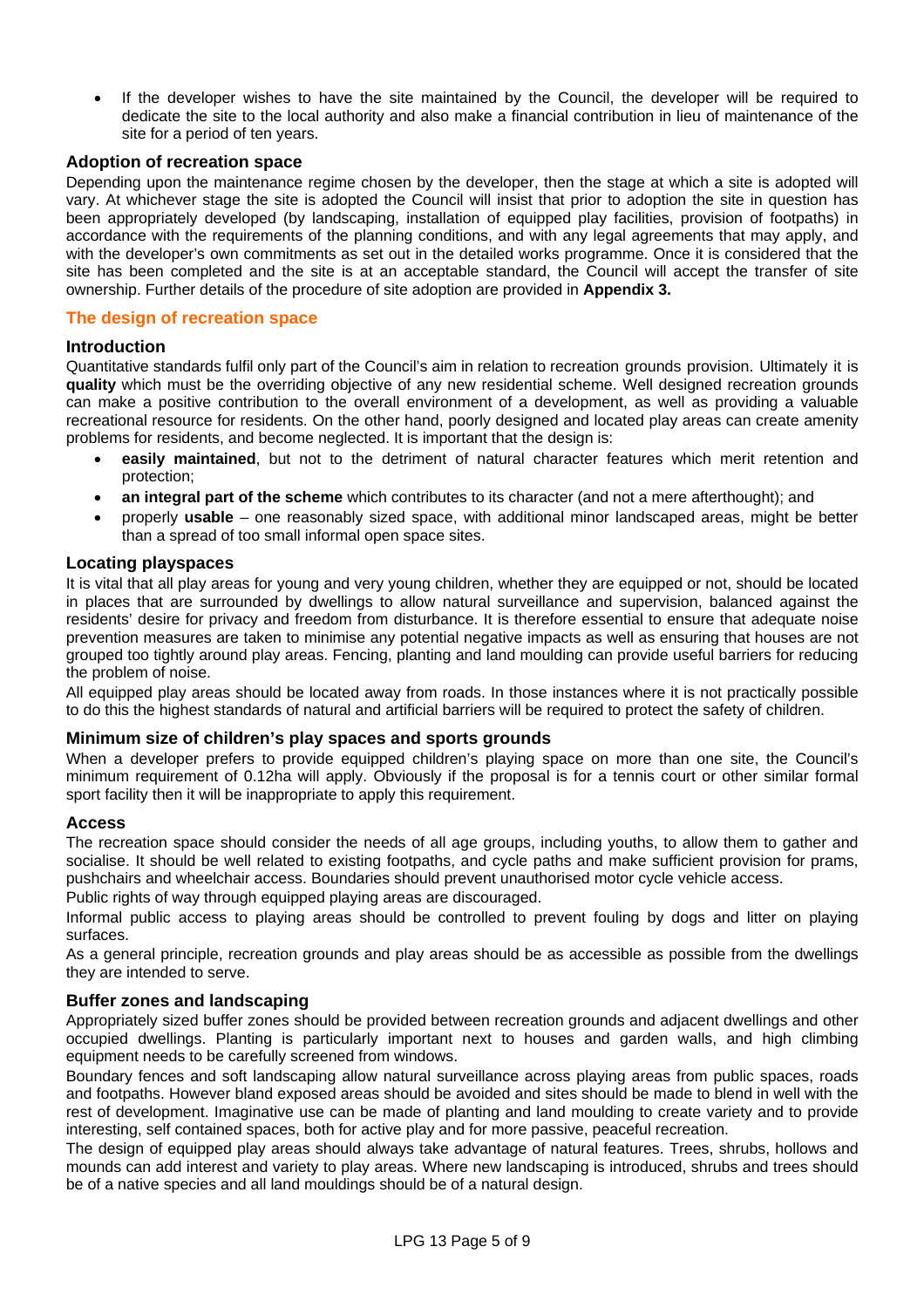# **Enclosure**

Children's play area boundaries should be clearly defined with features that prevent unauthorised motor cycle / vehicular access, while any boundary fences and soft landscaping allow natural surveillance across the playing area from public spaces, roads and footpaths.

## **Light**

Lighting is important to facilitate natural surveillance at night and thereby reduce the fear of crime.

## **Links to the countryside and to green corridors**

The recreation spaces should wherever possible be sited so that they relate well to existing recreation spaces, green spaces, recreation networks and green corridors.

#### **Safety**

All equipped play areas and outdoor sports areas should be located a safe distance from power lines and overhead cables.

Special care should be taken to ensure that landscaping in all areas is safe, as well as being fun for children to play in. Existing water features and mature climbable trees should always be retained but should be treated so as not to pose any danger.

Surfaces, particularly those in equipped play areas, should be of a suitable standard to reduce the risk of injury. However, climbing frames and other items of equipment from which falls may occur should be surrounded by impact absorbing safety material in accordance with BS 5696.

## **Seating**

All play areas should include comfortable and sympathetically situated seating for older people and carers supervising children as well as for the children themselves. Low walls to lean against can provide a useful addition to more formal benches and can often be incorporated as part of the general planting scheme.

#### **Security**

The effects of other associated structures on play area security is considered and taken into account, namely public toilets and/or changing pavilions.

No structures or landscape features will compromise boundary security by providing climbing over points.

Any natural landscape used for adventure play has limited/designed hiding places only, with priority given to clear natural surveillance and no opportunities for rubbish to accumulate.

Additional security features are provided as necessary to reduce the threat from particular local patterns of crime.

Children's play equipment should be visible and well located, with safe pedestrian access.

## **Signage**

Signage should be provided in line with the model designed by the Council's Leisure Services Division. Warning signs on adjacent roads should be applied for through the relevant Highways Department. It is advisable to contact the Development Control Section in Planning Services to establish whether advertisement consent is needed in any particular case.

#### **Topography and drainage**

Steep gradients and other topographical unsuitable areas should not dominate sites. However such areas can be suited to a limited amount of play equipment, In addition the subsoil formation should be graded to produce an even surface, free of minor humps and depressions. All sites should be well drained and subsoil cultivation should be carried out on areas which have been compacted by construction vehicles prior to landscaping being carried out.

## **Play Equipment**

It is advised that prior to drawing up detailed play schemes that consultation be undertaken with Leisure Services to ensure that the type, range and quality of equipment proposed is acceptable to the authority. This consideration is especially important if the applicant wishes the local authority to adopt the maintenance and liability of the play area.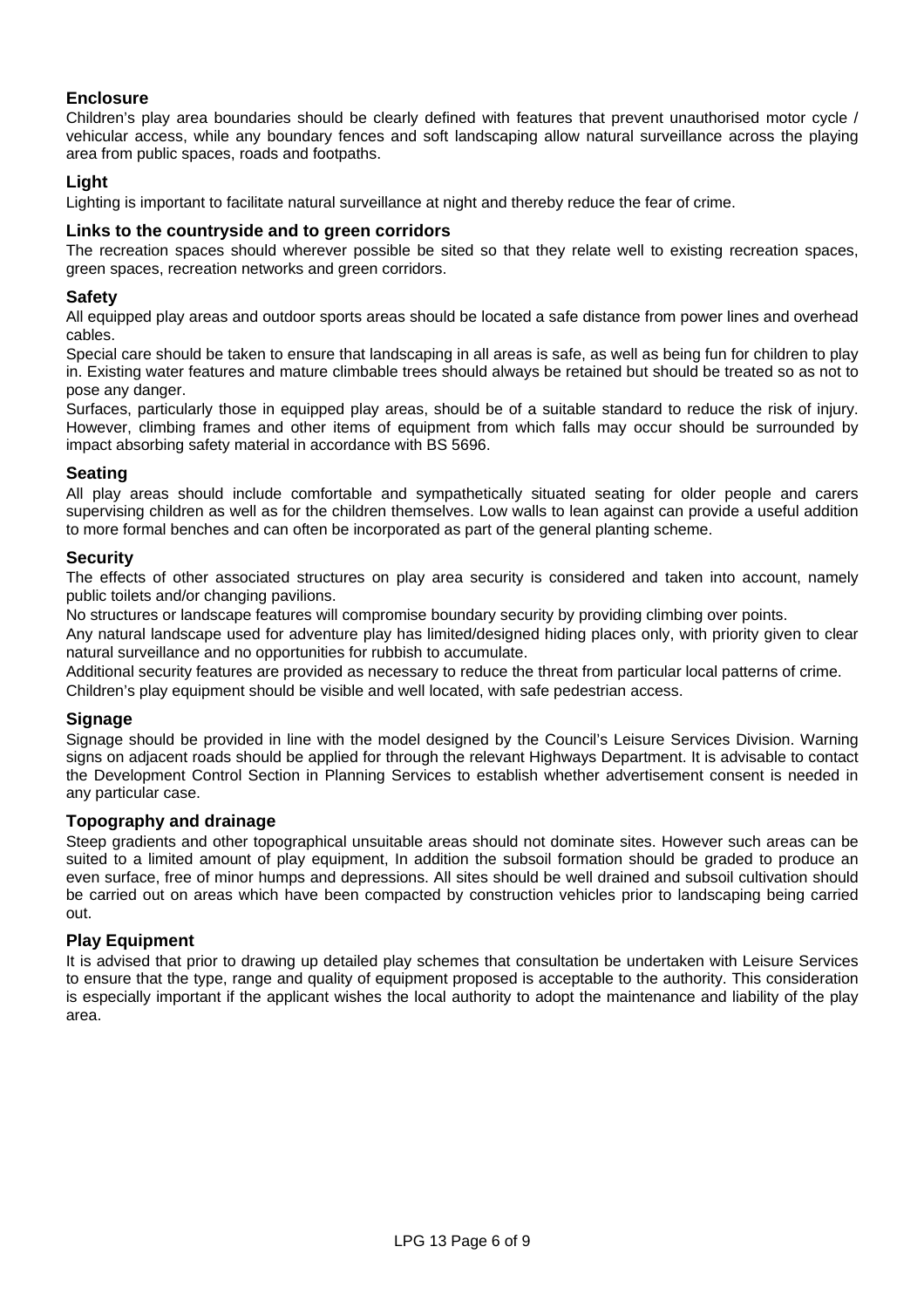# **Appendix 1: The relevant UDP policies**

# **Policy SR 1 Sports, Recreation or Cultural Facilities**

"Proposals for sports, recreation or cultural facilities will be permitted provided that :

- a. they utilise suitable sites or buildings within town centres, or where this is not practicable, they utilise a site/building within settlement boundaries as close to the town centre as possible;
- b. in villages, they are located within a settlement boundary and are appropriate in scale and type; and
- c. in the open countryside they involve:
	- i. the extension of existing sports or recreational facilities; or
	- ii. the conversion of suitable buildings; or
	- iii. small scale buildings and/or ancillary development necessary to carry out the recreational or sporting activity; and
	- iv. in all cases, the facility is accessible to the local population by a variety of means of travel other than the private car."

# **Policy SR4 Protecting Recreational Open Space**

"Development which would result in the loss of playing fields, play areas, informal recreation areas, and other recreational open space will be permitted only where:

- a. there is already adequate recreational open space in the surrounding area;
- b. the County Council as local planning authority is satisfied that the land will not be required in the longer term for school or community use;
- c. the site has no visual or amenity value worthy of retention;
- d. facilities can best be retained and enhanced through the redevelopment of a small part of the site; or
- e. where the development of the site would result in an under-provision of open space in the surrounding area, an equivalent area of replacement space is provided in an appropriate location."

# **Policy SR5 Play Areas and New Housing Development**

"New residential development will be required to make a minimum provision of 2.43 ha of play area per 1,000 population as set out in further detail in the Council's detailed advice on Play Areas.

In exceptional circumstances, where it is not possible to provide play space on the site of new housing development suitable off site provision, or contributions to new or improved facilities, including equipment, will be required."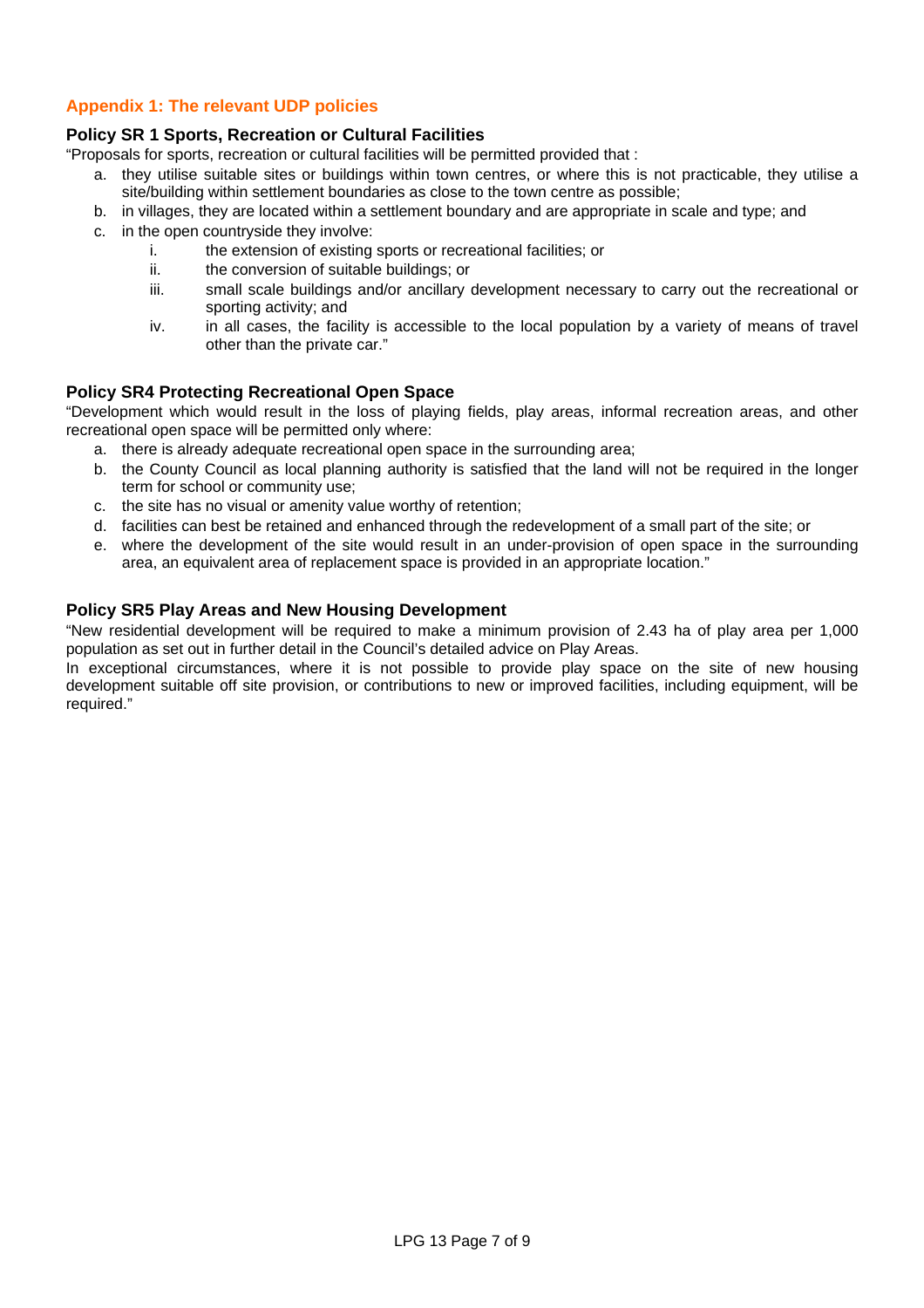# **Appendix 2: Information and Advice**

Within Flintshire County Council responsibilities for the matters contained in this LPG Note are split between Planning Services and Leisure Services. Further information and advice on the application and implementation of this guidance can be obtained by contacting the following:

If you require policy advice or advice relating to a planning application then contact: The Development Control Section in Planning Services Division in the Environment and Regeneration Directorate, County Hall, Phase 4, Mold, Flintshire CH7 6NF

If you require detailed advice on matters related to the design, layout, provision of playspace equipment or to detailed matters relating to the maintenance and adoption of the playspace then contact Mike Hornby, Head of Leisure Services (telephone 01352 702452) in the Directorate of Education, Childrens Services and Recreation, address as above.